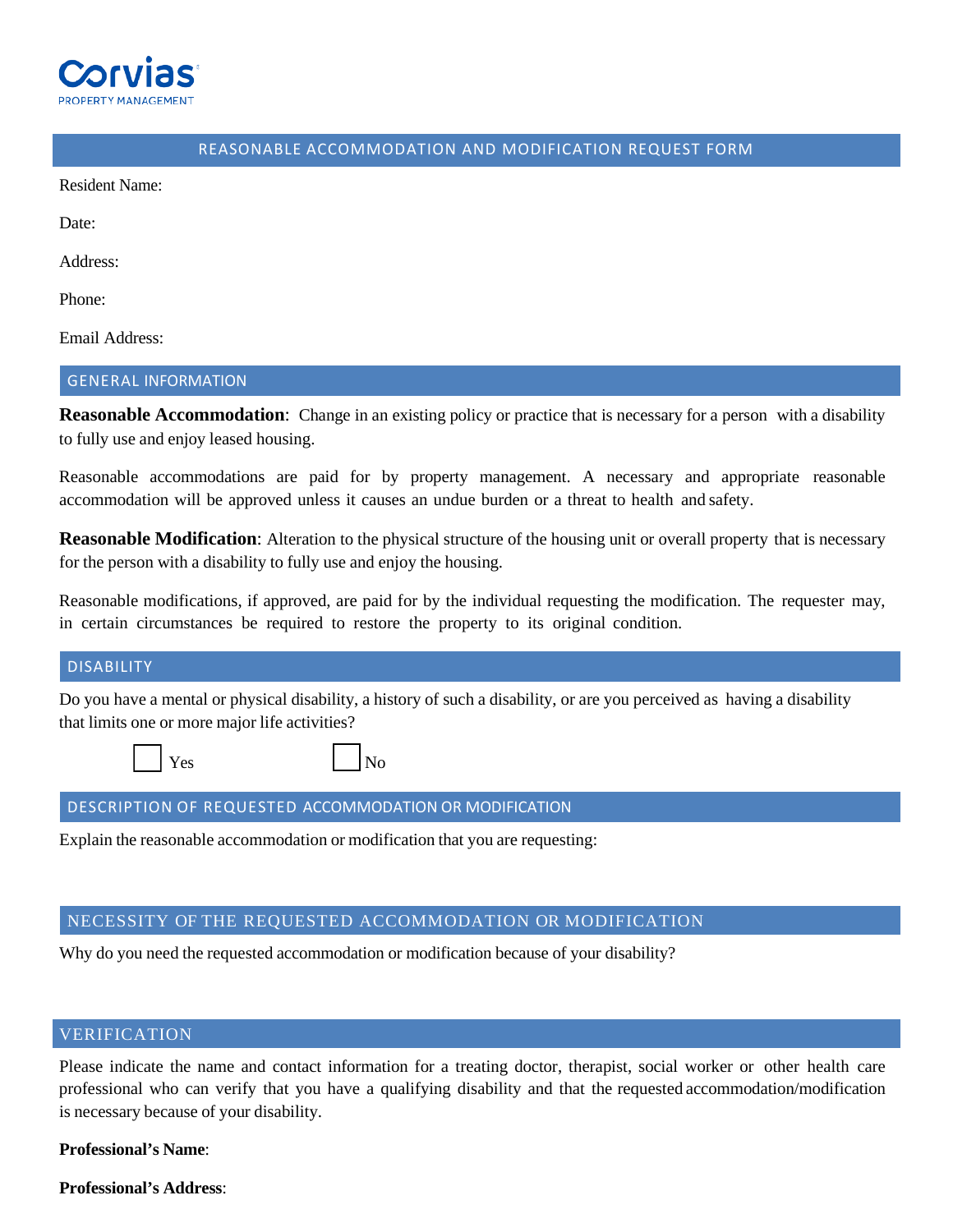

## **Professional's Contact Number**:

Attach documentation from medical provider stating the nature of the condition for which accommodation/modification is being requested and describes how the disability directly relates to the accommodation/modification requested.

### SUBMITTING THE REASONABLE ACCOMMODATION OR MODIFICATION REQUEST

The completed Reasonable Accommodation and Modification Request Form, along with required supporting documentation should be submitted to the Manager at the community office. If you need assistance to complete the form, please contact the Manager during office hours.

# PROCESS FOR CONSIDERING THE REASONABLE ACCOMMODATION OR MODIFICATION REQUEST

After receiving your reasonable accommodation or modification request, the Community Manager will respond within 5 days, unless there is a problem getting the information needed or unless you agree to a longer time. We will let you know if we need more information or verification from you.

If we cannot approve your request, we will explain the reasons and explore with you other ways to meet your needs. You can give us more information if you think that will help. We will try to work with you to find a way to accommodate your needs.

# **CONFIDENTIALITY**

All information you provide will be kept confidential and be used only to help you have an equal opportunity to enjoy your leased housing, the common areas, and programs offered on site.

| <b>DISPOSITION</b>                    |                    |
|---------------------------------------|--------------------|
| Not Approved<br>Approved              | Alternate Approved |
| IF NOT APPROVED OR ALTERNATE APPROVED |                    |

Community Manager explanation for decision is outlined below. If there is a requirement to restore property to its original condition prior to vacating, the Community Manager will outline below.

**Agreed:**

Community Manager

\_\_\_\_\_\_\_\_\_\_\_\_\_\_\_\_\_\_\_\_\_\_\_\_\_\_\_\_\_\_\_\_\_\_\_\_\_

Tenant/Applicant

\_\_\_\_\_\_\_\_\_\_\_\_\_\_\_\_\_\_\_\_\_\_\_\_\_\_\_\_\_\_\_\_\_